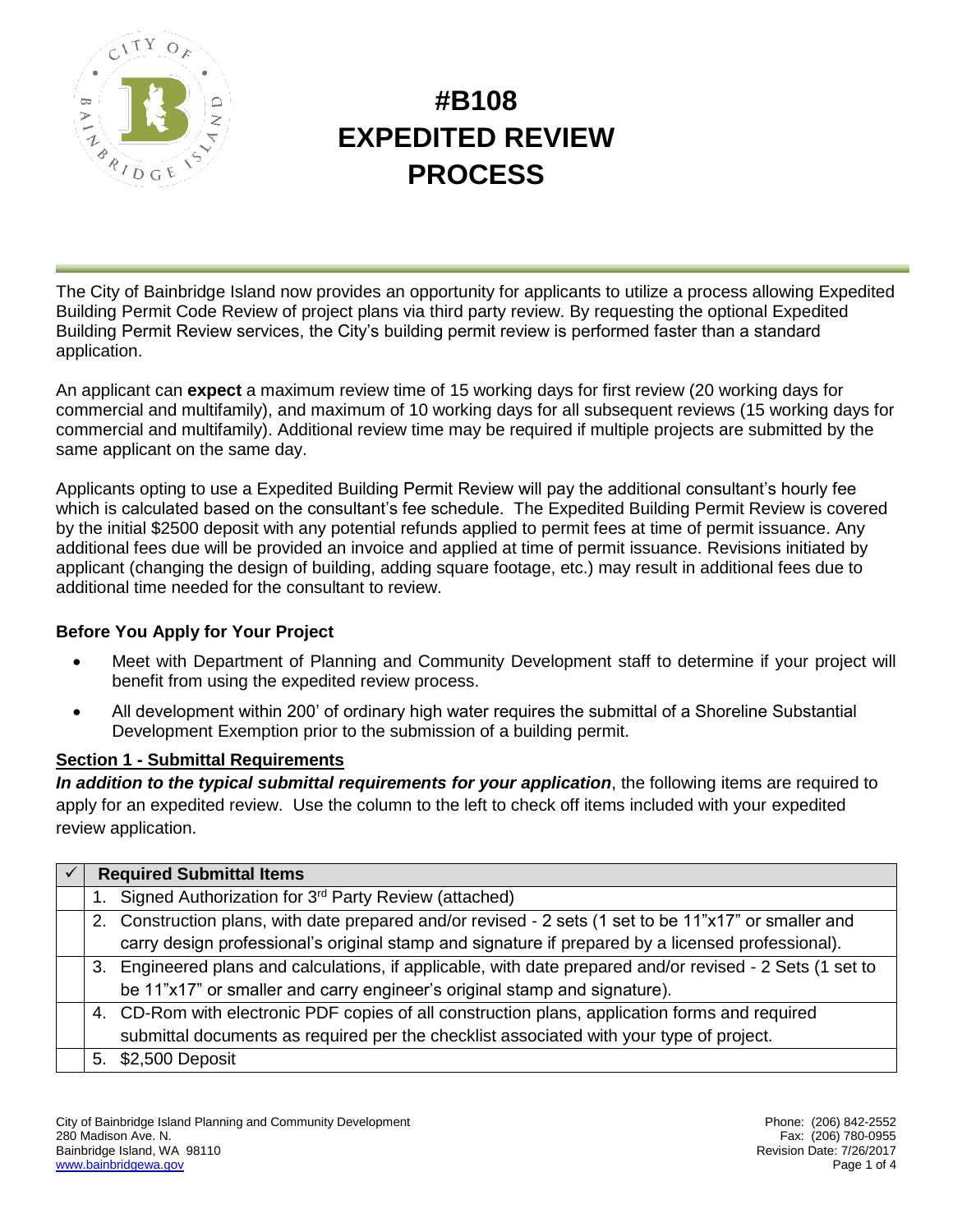#### **Section 2 – General Process Outline**

- 1. Following consultation with city staff, the applicant submits the signed Authorization for Third Party Building Code Review (attached) along with a deposit check in the amount of \$2500.00 payable directly to the City.
- 2. Two set of full size plans, one set of 11 x 17 plans, a CD-Rom of electronic PDFs, and a copy of the signed Authorization for Third Party Review are submitted to the City and shipped to the consultant for buildingcode review (applicant is notified of date permits set sent to consultant).
- 3. Upon completion of the review, a list of any necessary corrections is sent to the City and forwarded to the applicant/agent for reply, or a final set of plans with conditions is sent the City.
- 4. If Corrections are Required: Applicant provides two sets of corrected/revised plans are resubmitted to the City (not directly to the consultant), including a revised a CD-Rom of electronic PDFs, logged for tracking purposes, and then shipped to the consultant for recheck.
- 5. Upon approval, corrected plans, and a CD-Rom of electronic corrected PDFs are shipped directly from the consultant to the City.
- 6. Once all departments have signed off, the City completes final processing of the building permit within 7 working days.
- 7. Third Party Review may be terminated at anytime by the applicant or the City and converted to a standard application review process. If the applicant terminates the review after the consultant has started work, the Third Party Review fees allocated up to the date of termination are no longer refundable.

#### **OFFICE USE ONLY**

| <b>Consultant:</b> |  |  |  |
|--------------------|--|--|--|
|                    |  |  |  |

#### **Estimated Building Plan Review Fees**

Includes building/plumbing/mechanical/energy/structural plan review

| Estimated Normal plan review fee                 |            |
|--------------------------------------------------|------------|
| <b>Estimated Third Party Review Deposit</b>      | \$2,500.00 |
| <b>Estimated Total Building PlanReview Fees*</b> |            |

(Other permit fees still due)

\*Assumes a complete application is submitted. Assumes full \$2500 is utilized and no refunds are required. Does not include additional fees associated with revisions initiated by applicant (changing the design of building, adding square footage, etc)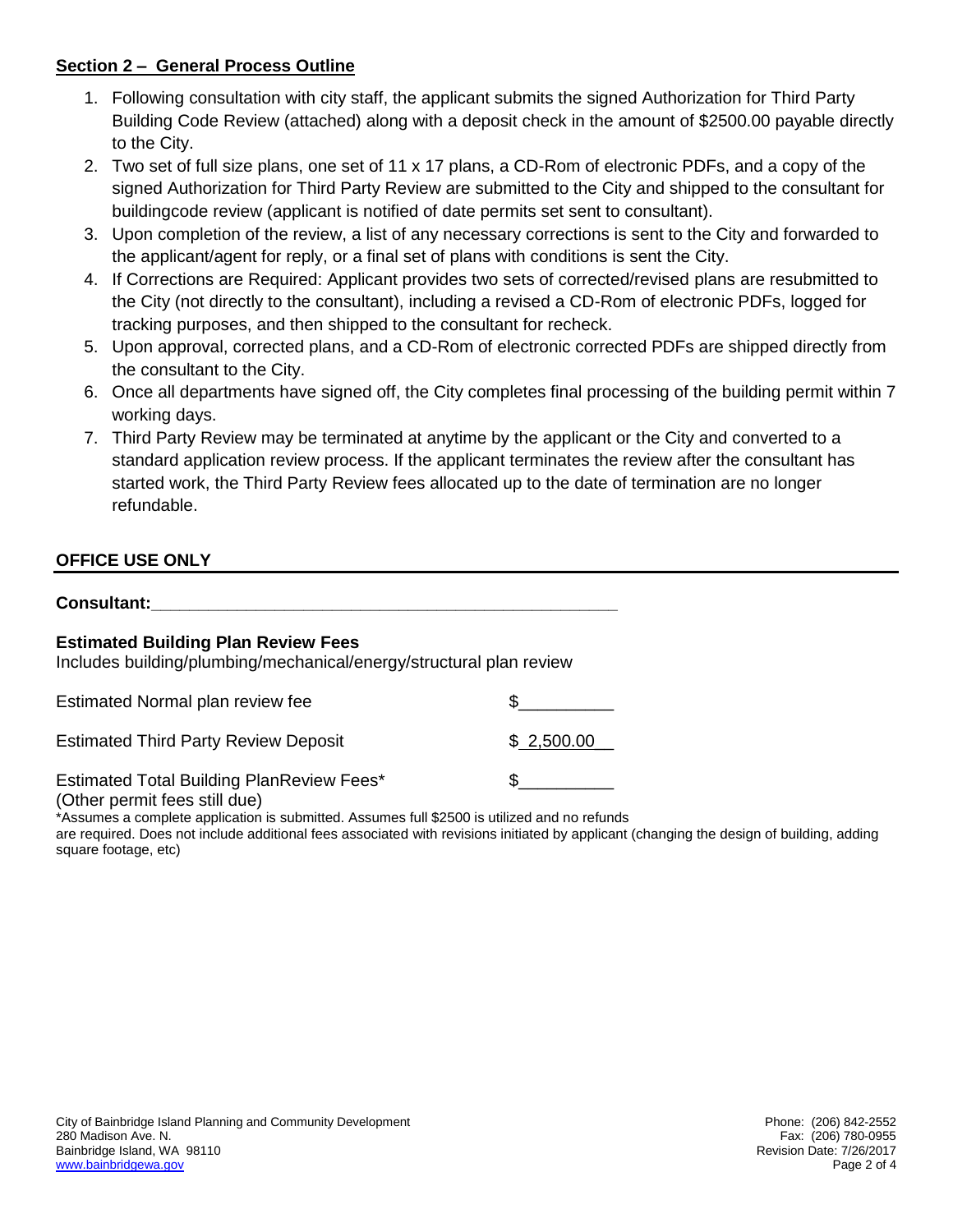

City of Bainbridge Island Building Division 280 Madison Ave. Bainbridge Island, WA 98110 (206) 842-2552

### **AUTHORIZATION FOR THIRD PARTY BUILDING CODE REVIEW**

|  |  |  | Date: _______________________ |  |  |  |  |
|--|--|--|-------------------------------|--|--|--|--|

I hereby request and authorize the City of Bainbridge Island to send out the above-referenced project to a third party consultant for review, marked below. I understand that the Third Party Review fees must be submitted with this form and that these fees are in addition to normal plan review fees.

Applicants opting to use a Expedited Building Permit Review will pay the additional consultant's hourly fee which is calculated based on the consultant's fee schedule. A \$2,500 deposit check payable to the City of Bainbridge Island is submitted to the City along with this form for Authorization for Expedited Building Permit Review. The Expedited Building Permit Review deposit is due upon requesting this review.

In return, I can **expect** that the typical turnaround time for initial review will be 15 working days (20 working days for commercial and multifamily). Subsequent reviews will be approximately 10 working days (15 working days for commercial and multifamily) once the consultants receive my response to required corrections as a result of the original plan review. Additional review time may be required if multiple projects are submitted by the same applicant on the same day. **Once all departments have signed off, it will take 7 working days for City personnel to process the permit before issuance.**

When revisions are initiated by the applicant (changing the design of building, adding square footage, etc) after the initial plan review letter has been sent or when post revisions are requested by the applicant, the typical turnaround time for review of these revisions is 15 working days (20 working days for commercial and multifamily).

The Expedited Building Permit Review is covered by the initial \$2500 deposit with any potential refunds applied to permit fees at time of permit issuance. Any Expedited Building Permit Review fees that are calculated to exceed the \$2500 deposit will be estimated and the applicant informed prior to work conducted. Any additional fees due will be provided an invoice and applied at time of permit issuance. Any inspection fees will be identified and required for payment prior to issuance of Final Inspection.

 At anytime I can submit a written request to terminate expedited review services and return to a normal plan review schedule. However, if plan review services have been started, Third Party Review fees charged up to the date of termination are no longer refundable.